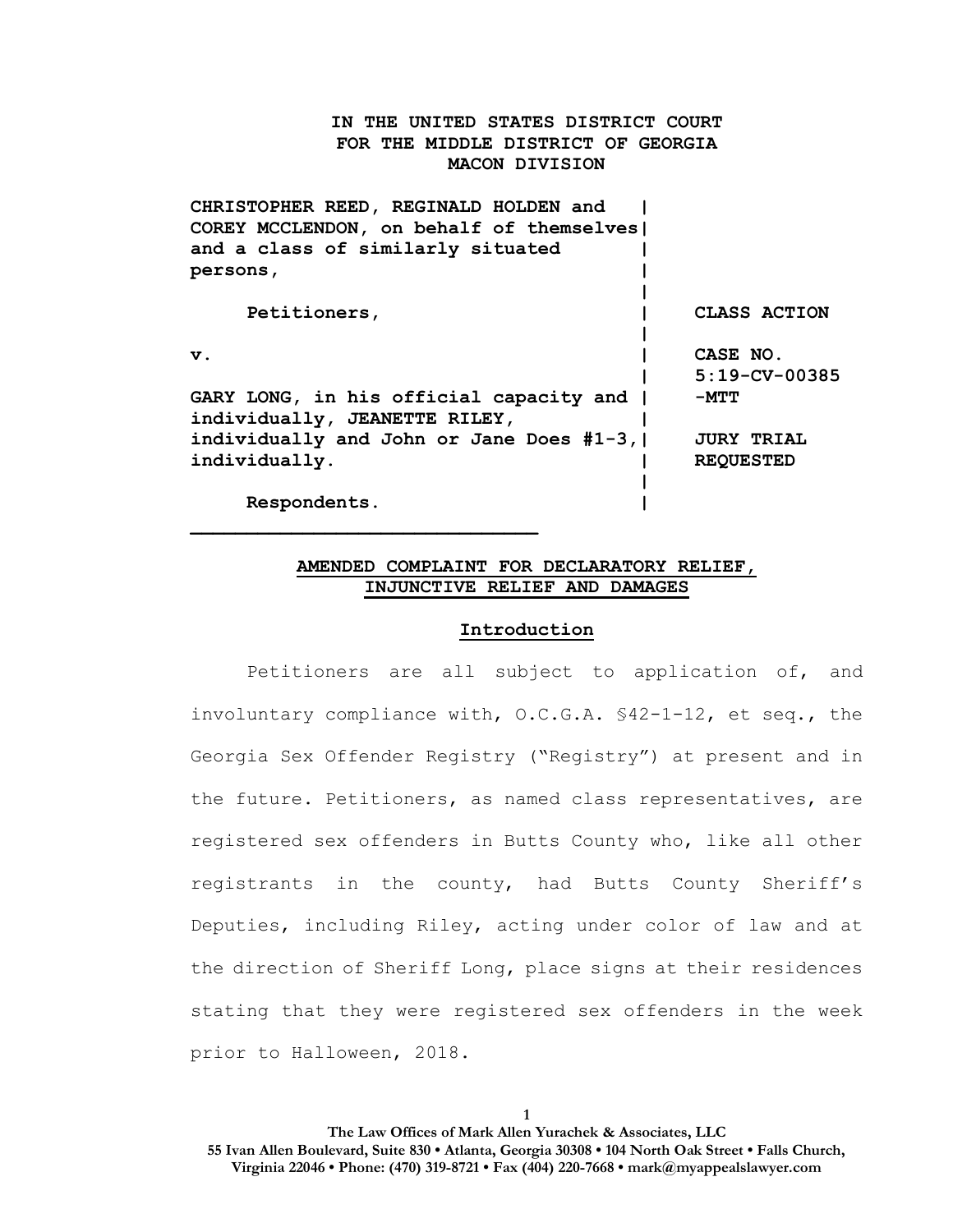Respondents are the Sheriff of Butts County and his subordinates who, acting under color of law, but without lawful authority, entered Petitioners' property and compelled them to display signs alerting the public to the fact that they are registered sex offenders.

Petitioners seek declaratory and injunctive relief as well as damages pursuant to 42 U.S.C. §§1983 and 1988, the First, Fifth and Fourteenth Amendments to the United States Constitution and O.C.G.A. §51-9-1 arising from Respondent's actions. In support of their request, Petitioners show as follows:

### **Parties**

#### **1.**

Petitioner Christopher Reed is a natural person and citizen of the United States of America residing in Butts County, Georgia, and is of full age. Reed is required to register in Georgia as a sex offender. At no time during the events of this case was Reed under sentence for any crime.

# **2.**

**2** Petitioner Reginald Holden is a natural person and citizen of the United States of America, residing in Butts County, Georgia, and is of full age. Holden is required to register in Georgia as a sex offender. At no time during the events of this case was Holden under sentence for any crime.

**The Law Offices of Mark Allen Yurachek & Associates, LLC**

**55 Ivan Allen Boulevard, Suite 830 • Atlanta, Georgia 30308 • 104 North Oak Street • Falls Church, Virginia 22046 • Phone: (470) 319-8721 • Fax (404) 220-7668 • mark@myappealslawyer.com**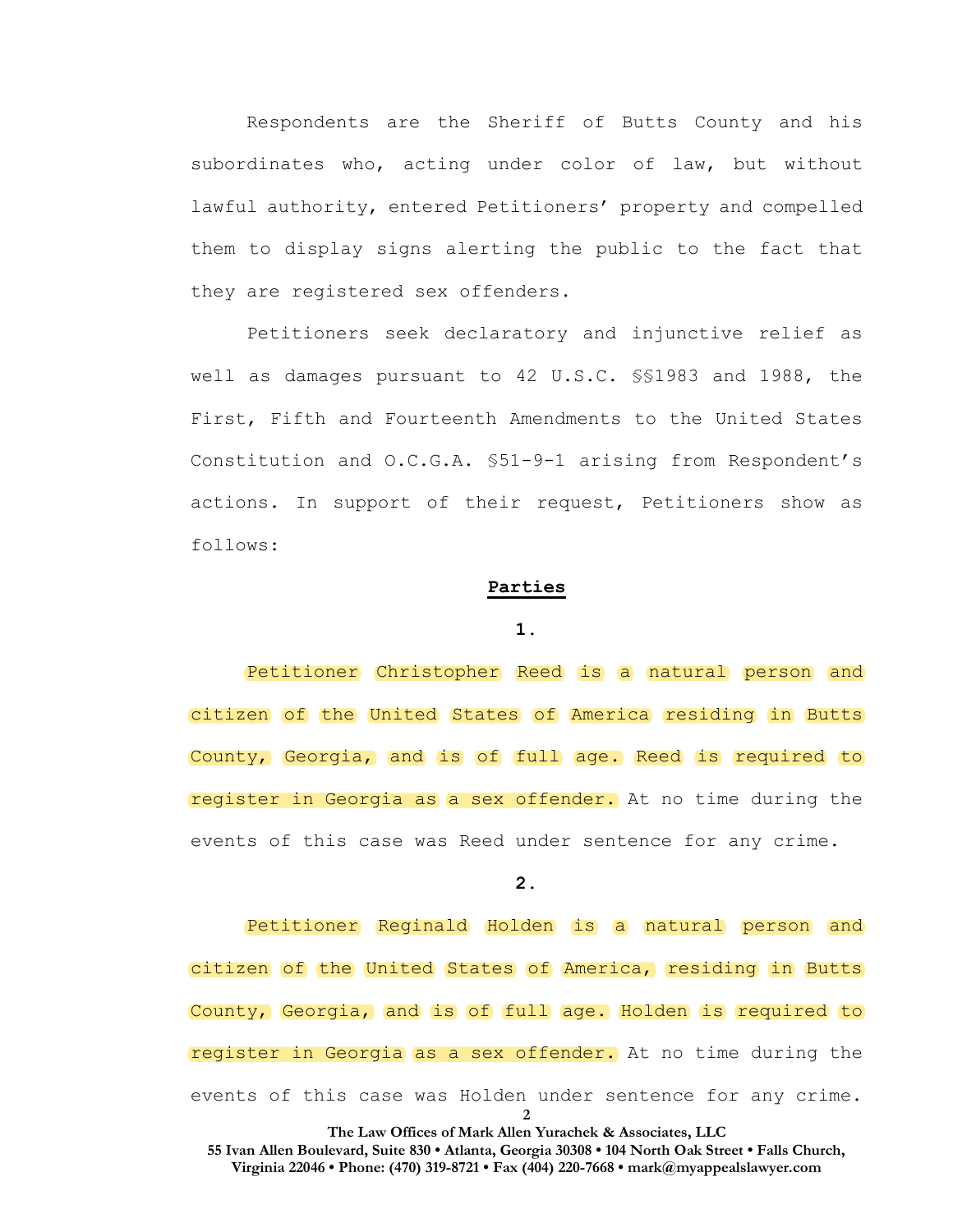Petitioner Corey McClendon is a natural person and citizen of the United States of America, residing in Butts County, Georgia, and is of full age. McClendon is required to register in Georgia as a sex offender. At no time during the events of this case was McClendon under sentence for any crime.

4.

Respondent, Gary Long, is an individual who was, at all times relevant to the allegations in this Complaint, the duly elected Sheriff of Butts County, Georgia, acting under color of law.

**5.**

Respondent, Deputy Jeanette Riley, is an individual who was, at all times relevant to the allegations in this Complaint, an employee of the Butts County Sheriff's Department ("BCSD"), acting under color of law. Riley is sued in her individual capacity. Riley is a resident of the State of Georgia.

**3 The Law Offices of Mark Allen Yurachek & Associates, LLC 55 Ivan Allen Boulevard, Suite 830 • Atlanta, Georgia 30308 • 104 North Oak Street • Falls Church, Virginia 22046 • Phone: (470) 319-8721 • Fax (404) 220-7668 • mark@myappealslawyer.com** Respondents, John Does #1-3, are unidentified individuals who were, at all times relevant to the allegations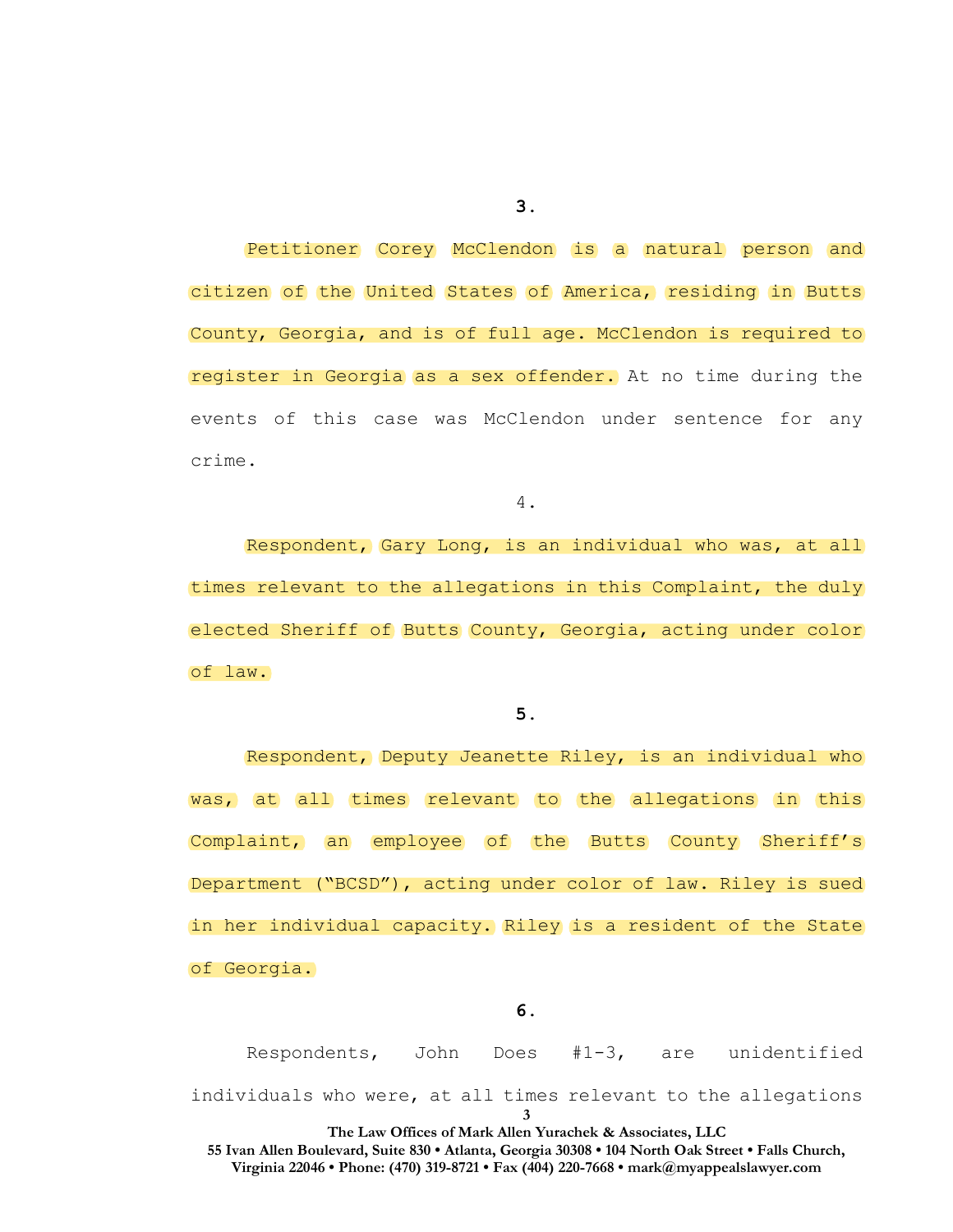in this Complaint, employees of the BCSD, acting under color of law, who participated in placing signs at Petitioners' residences stating that they were registered sex offenders. John Does #1-3 are sued in their individual capacities. John Does #1-3 are residents of the State of Georgia.

## **Jurisdiction and Venue**

**7.**

The case presents a federal question under 42 U.S.C. §1983, Art. IV, §2, Clause 1 of the Constitution and the Fourteenth Amendment to the Constitution. This Court has subject matter jurisdiction under 28 U.S.C. §§1331 and 1343.

#### **8.**

Petitioners also bring state-law claims arising out of the same events and occurrences, and the Court may exercise supplemental jurisdiction over these claims pursuant to 28 U.S.C. §1367. Declaratory relief is available pursuant to 28 U.S.C. §2201

**9.**

This Court has personal jurisdiction over the parties under Fed. R. Civ. P.  $4(k)(1)(a)$  and Ga. Const. art.  $6, 84,$ ¶I.

**10.**

**4 The Law Offices of Mark Allen Yurachek & Associates, LLC** Venue is proper in the Middle District of Georgia under 28 U.S.C. §1391(b). Respondents are sued in their individual

**55 Ivan Allen Boulevard, Suite 830 • Atlanta, Georgia 30308 • 104 North Oak Street • Falls Church, Virginia 22046 • Phone: (470) 319-8721 • Fax (404) 220-7668 • mark@myappealslawyer.com**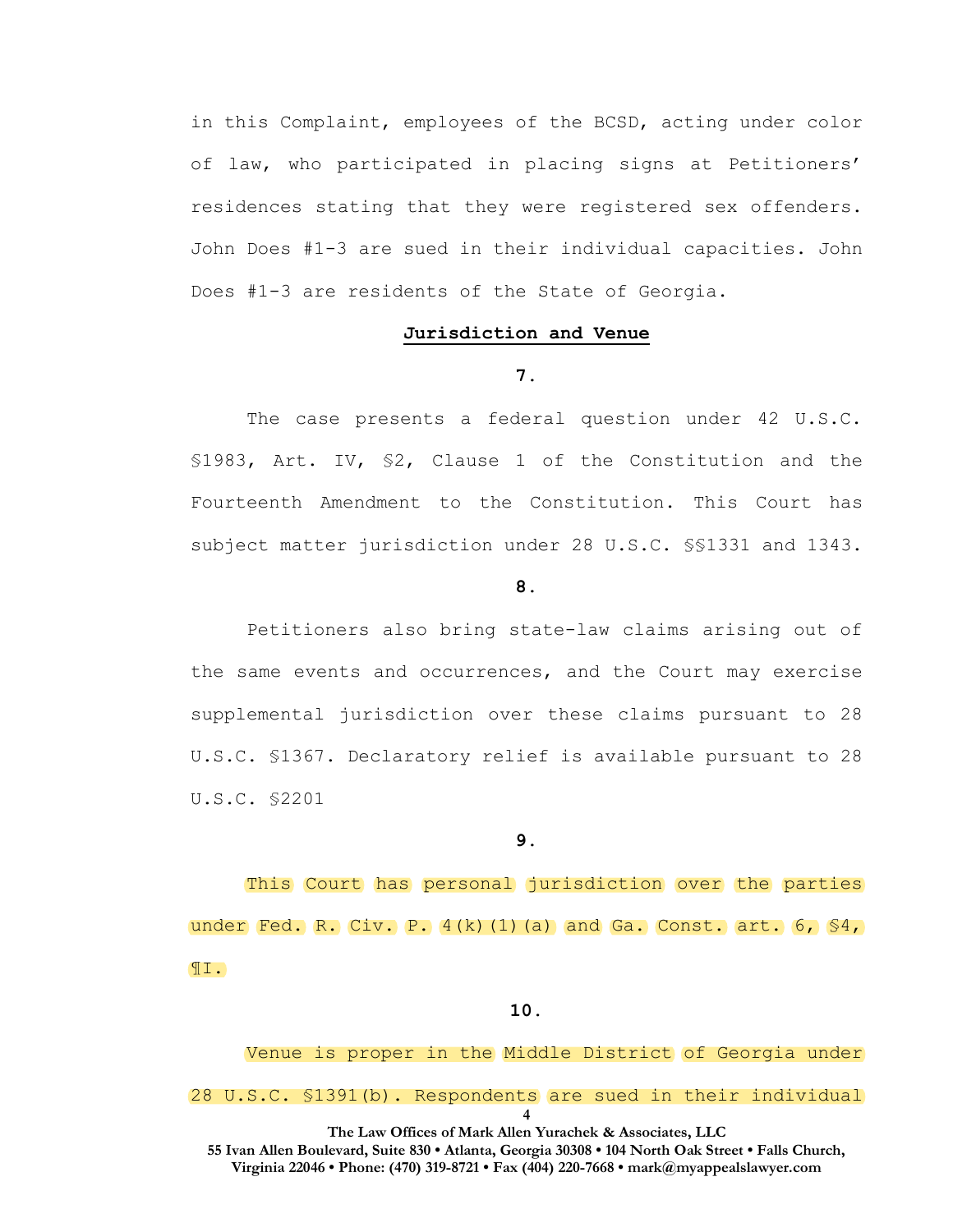and official capacities and have official places of business located within the Middle District of Georgia. Further, a substantial part of the events giving rise to this Complaint occurred within the boundaries of this District and Respondents still reside within this District.

## **Class Allegations**

# **11.**

Petitioners bring this action individually and, pursuant to Rules  $23(a)$  and (b)(2) & (3) of the Federal Rules of Civil Procedure, on behalf of a class of similarly situated persons. Petitioners seek to certify a class defined as all registered sex offenders in Butts County who were compelled by Respondents to display a sign stating that they were a registered sex offender at their residence between October 24, and November 2, 2018.

#### **12.**

Petitioners meet the requirements of Rule 23(a) in that:

a) The class is so numerous that joinder of all members is impracticable. The class consists of all of the over two hundred registered sex offenders in Butts County, who were told by Respondents to display a sign stating that they were a registered sex offender at their residence between October 24, and November 2, 2018.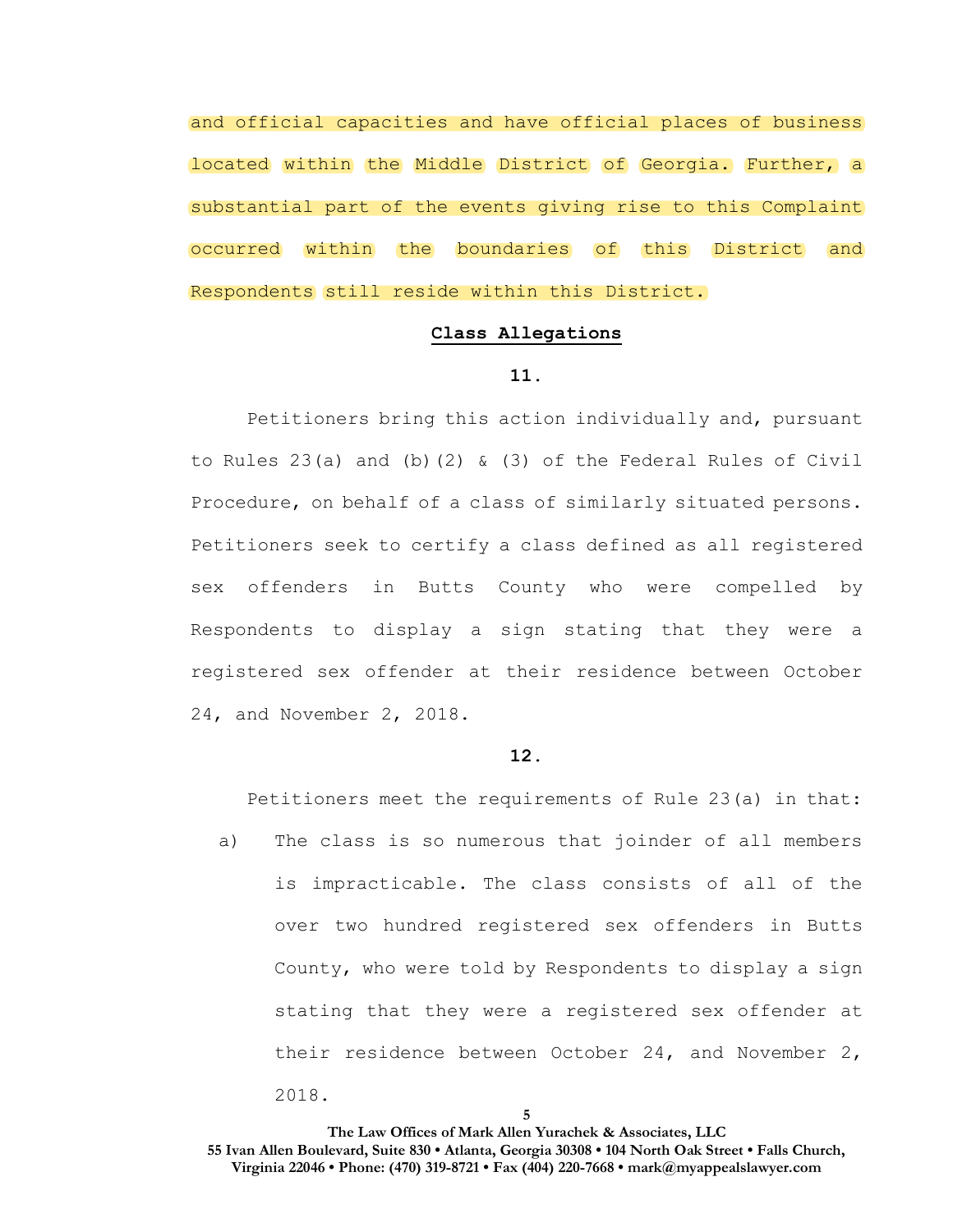- b) Every class member's claims turn centrally on the following questions, which are therefore common to the class:
	- 1) whether the Butts County Sheriff exceeded his authority in compelling registrants to display a sign stating that they were a registered sex offender at their residence between October 24, and November 2, 2018;
	- 2) whether Respondents trespassed on Petitioners' residences in order to display signs that stated that Petitioners were registered sex offenders;
	- 3) whether Respondents unlawfully occupied Petitioners' property when they placed signs at their residences stating that Petitioners were registered sex offenders, without compensation.
- c) The claims of the named Petitioners are typical of the claims of the class because each member of the class was approached by Respondents and either had a sign involuntarily placed at their residence by Respondents or were ordered to do the same.
- d) The named Petitioners will fairly and adequately protect the interest of the class. The Petitioners possess the requisite personal interest in the subject matter of the lawsuit and possess no interests adverse

**The Law Offices of Mark Allen Yurachek & Associates, LLC 55 Ivan Allen Boulevard, Suite 830 • Atlanta, Georgia 30308 • 104 North Oak Street • Falls Church, Virginia 22046 • Phone: (470) 319-8721 • Fax (404) 220-7668 • mark@myappealslawyer.com**

**6**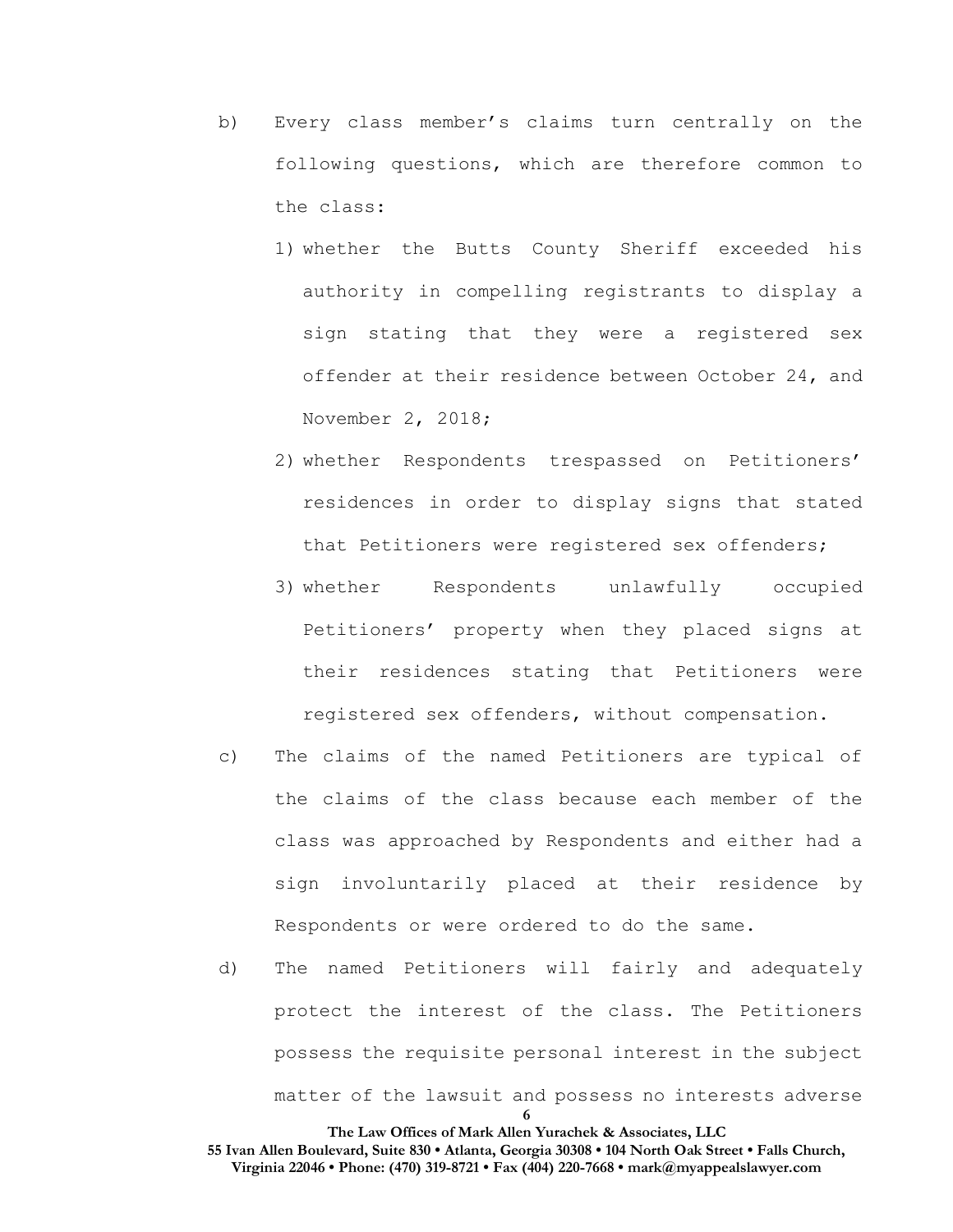to the other class members. The Petitioners are represented by Mark Allen Yurachek & Associates, LLC, and Horsley Begnaud, LLP, law firms with extensive experience in civil rights and personal injury cases, as well as litigation involving the Georgia Sex Offender Registry.

## **13.**

Petitioners meet the requirement of Rule 23(b)(2) because Respondents, when advised that its actions were *ultra vires*, contrary to the law and violative of the class's constitutional rights, refused to act on grounds that apply generally to the class, so that final injunctive relief or corresponding declaratory relief is appropriate respecting the class as a whole.

#### **14.**

Petitioners meet the requirement of Rule 23(b)(3) because common questions of law and fact predominate over questions affecting individual class members and a class action is superior to any other method of adjudicating this dispute. In this case in which over two hundred registrants were unlawfully compelled to display signs, a class action will permit common questions of law and fact to be resolved in one proceeding, and will avoid burdening the court with

**7**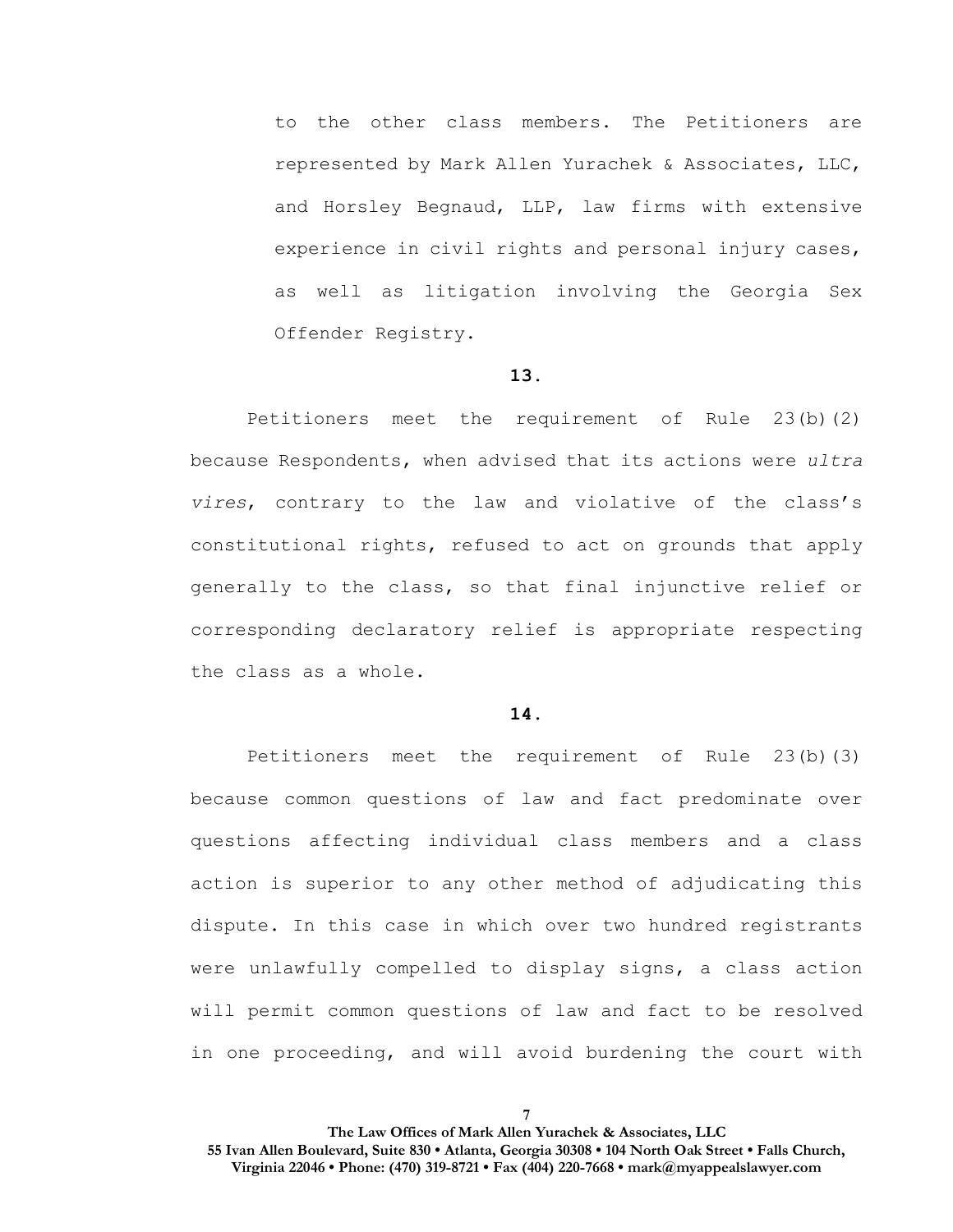numerous, separate lawsuits that could result in inconsistent judgments.

### **Statement of Facts**

#### **Christopher Reed**

**15.**

Reed is required to register in Georgia as a result of his conviction for sexual assault in Cook County, Illinois, in April, 2007. He objects to being labelled a "sex offender."

**16.**

Reed has lived with his father, who owns their home, in Butts County, for the past six years**.** 

#### **17.**

On or about October 27, 2018, Butts County Sheriff's Deputies came onto Reed's property without permission and placed a sign thereon indicating that Reed was a registered sex offender.

### **18.**

The next morning, on his way to church, Reed's father noticed the sign and contacted the BCSD.

#### **19.**

Reed's father informed the BCSD that they did not have permission to display the sign on his property and that Reed did not wish to comply with their order to display the sign.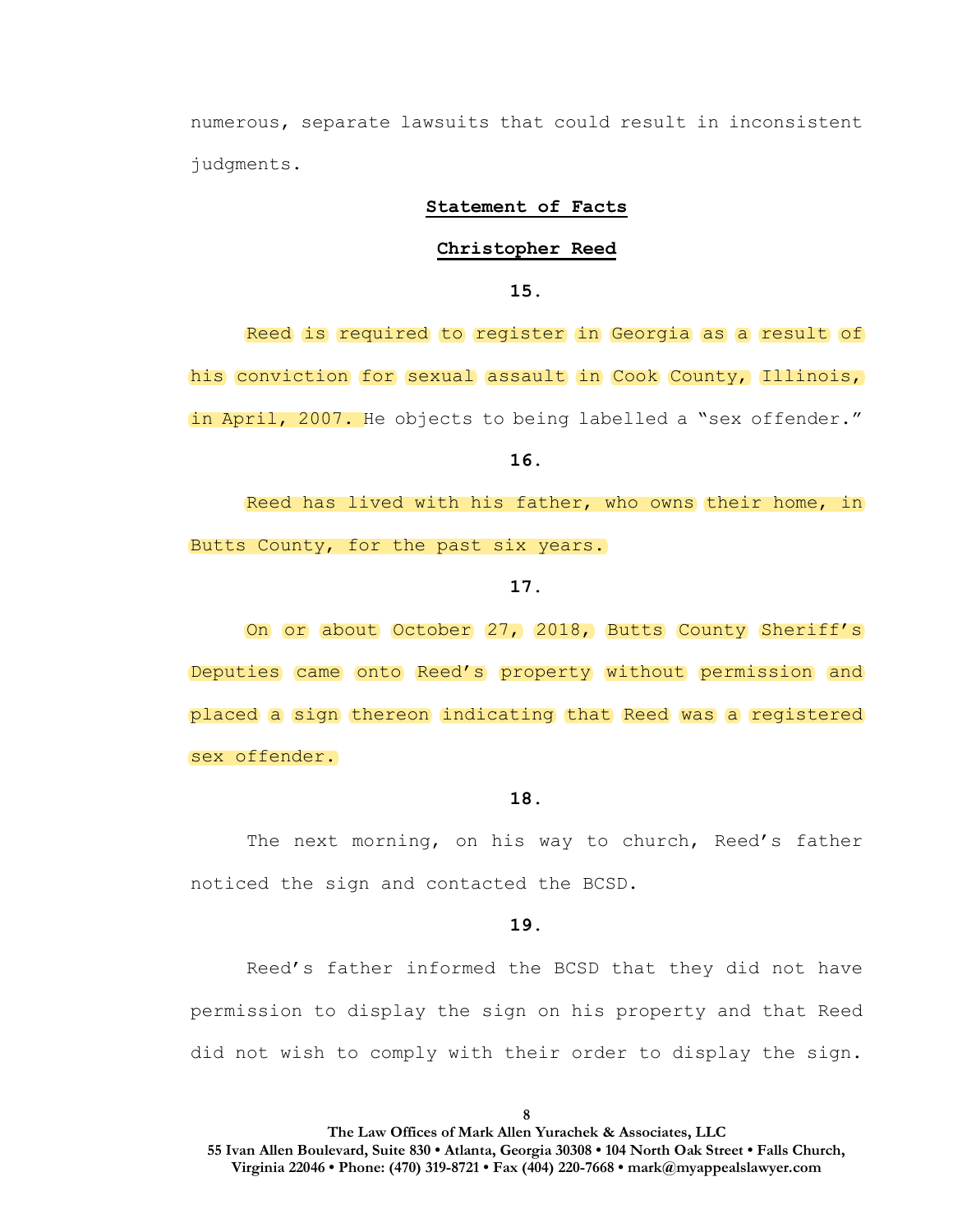A Butts County Sheriff's Deputy informed Reed's father that the sign had to be displayed at least on October 31, 2018.

### **21.**

On November 1, 2018, a Butts County Sheriff's Deputy again came onto Reed's property without permission and took the sign from the residence.

### **Reginald Holden**

### **22.**

Holden is required to register in Georgia as a result of a conviction for lewd and lascivious battery in Pinellas County, Florida, in 2004. He objects to being labelled a "sex offender."

### **23.**

Holden has been a homeowner in Butts County for nearly two years.

## **24.**

His first Halloween as a homeowner, BCSD gave Holden a small sign and told him to put it in his window on October 31, 2017, turn his lights off and not to pass out candy for Halloween.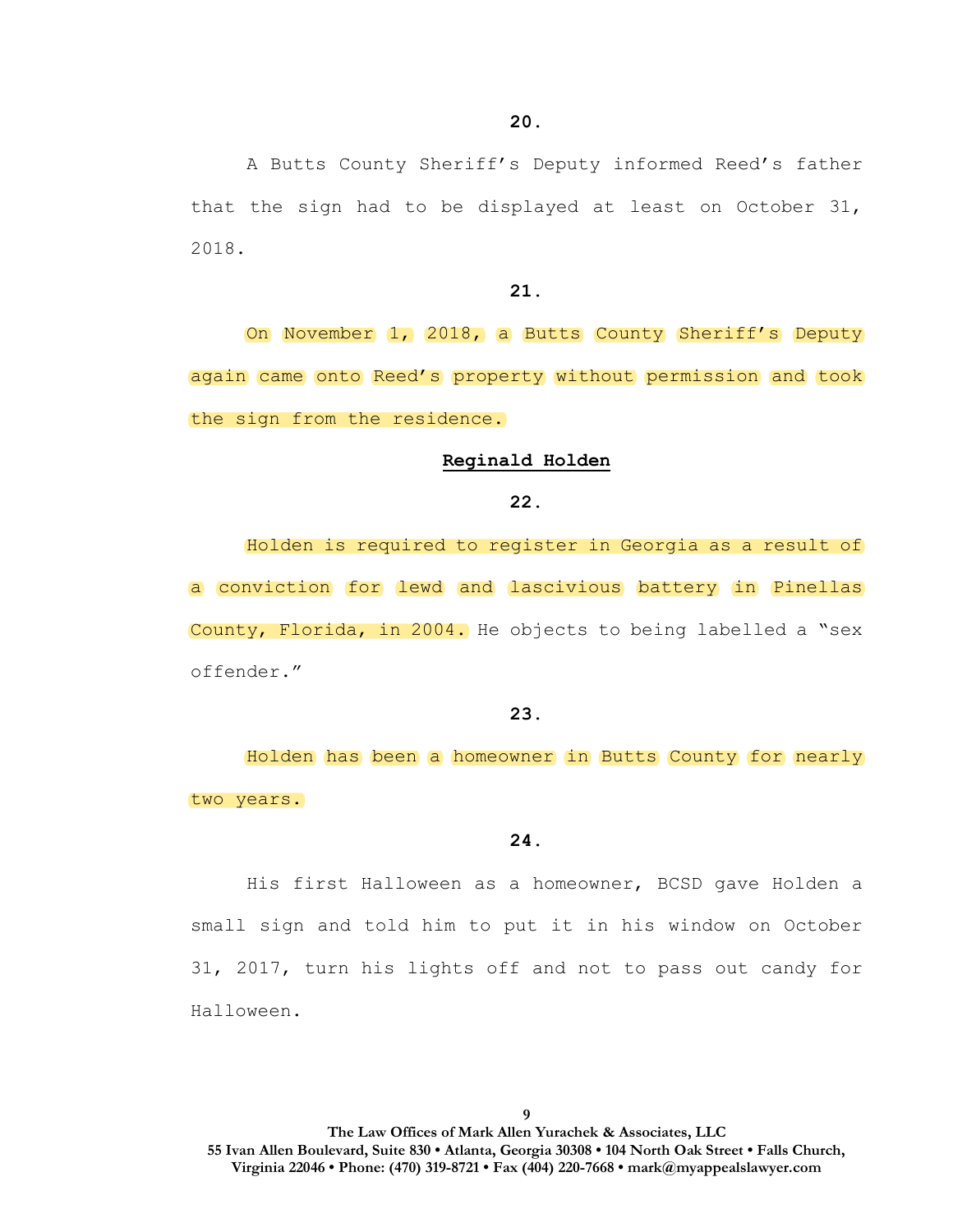On October 23, 2018, the BCSD entered upon Holden's property without his permission and placed a sign in his lawn while he was at work.

**26.**

When Holden arrived home to see the sign, he contacted the BCSD and spoke with Riley, stating that the BCSD did not have permission to enter his property and that he objected to the sign being placed on his lawn because it jeopardized his and his home's safety.

### **27.**

Riley responded by stating that some counties make registrants spend Halloween night in jail.

# **28.**

Riley further stated that Long had decided that signs would be placed at registrants' residences a week prior to Halloween in 2018.

**29.**

Riley further cautioned that if Holden moved the sign, he would be arrested.

**30.**

The sign was removed from Holden's lawn on November 2, 2018.

**10**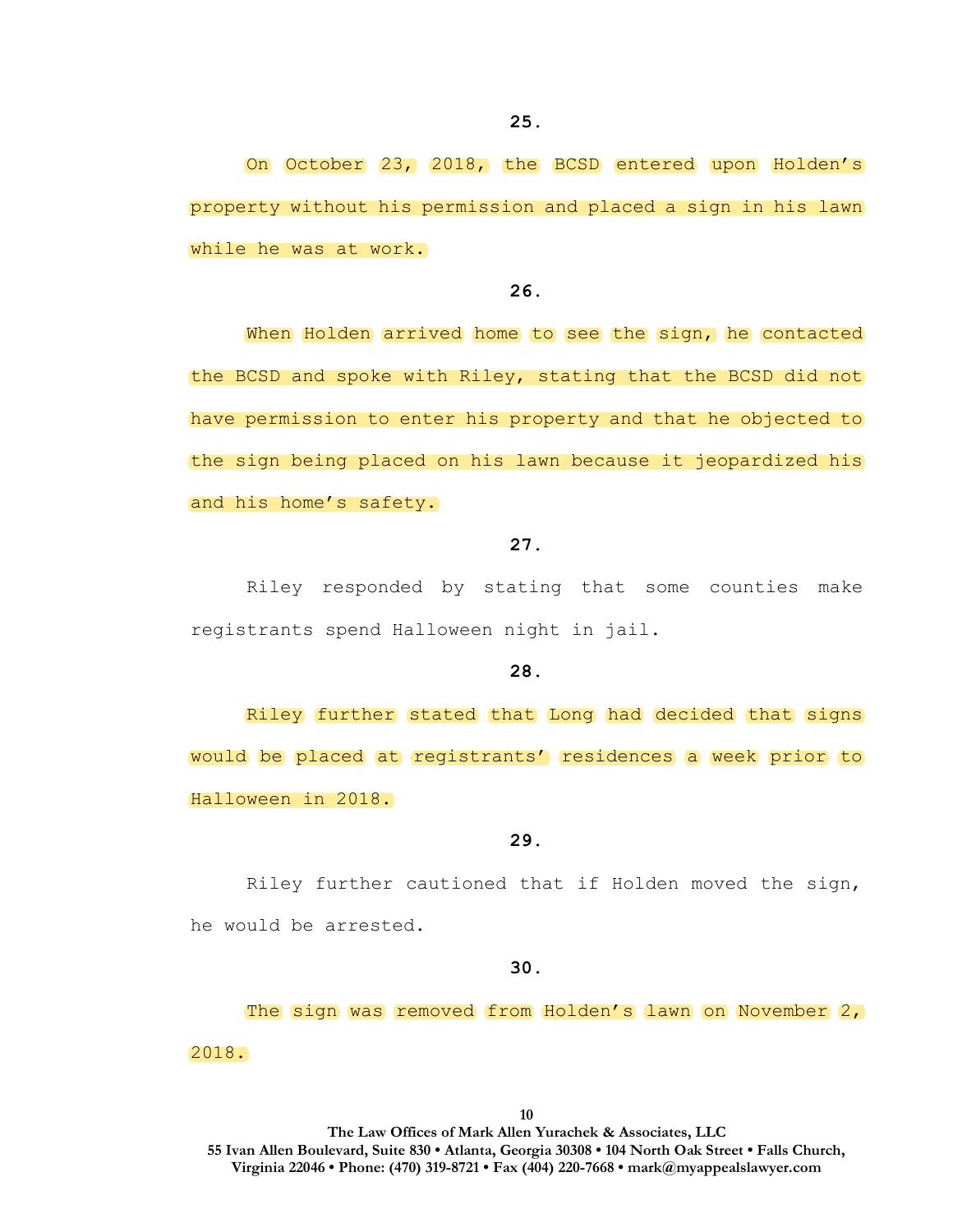Holden subsequently attempted to make an appointment with Long to discuss his concerns about the BCSD's policy concerning the signs, but was never given an appointment to speak with him.

#### **Corey McClendon**

## **32.**

McClendon is required to register in Georgia as a result of a conviction for statutory rape in Butts County in 2001. He objects to being labelled a "sex offender."

#### **33.**

McClendon lives with his parents, who own their home, in Butts County.

# **34.**

The weekend prior to Halloween in 2018, Riley and John Doe #2 knocked on McClendon's door and informed him that he had to display a sign stating that he was a registered sex offender on his front lawn.

### **35.**

McClendon did not wish to comply with the order, but was told that he could not move or touch the sign.

**36.**

McClendon was informed that if he touched the sign, he would get in trouble.

**11**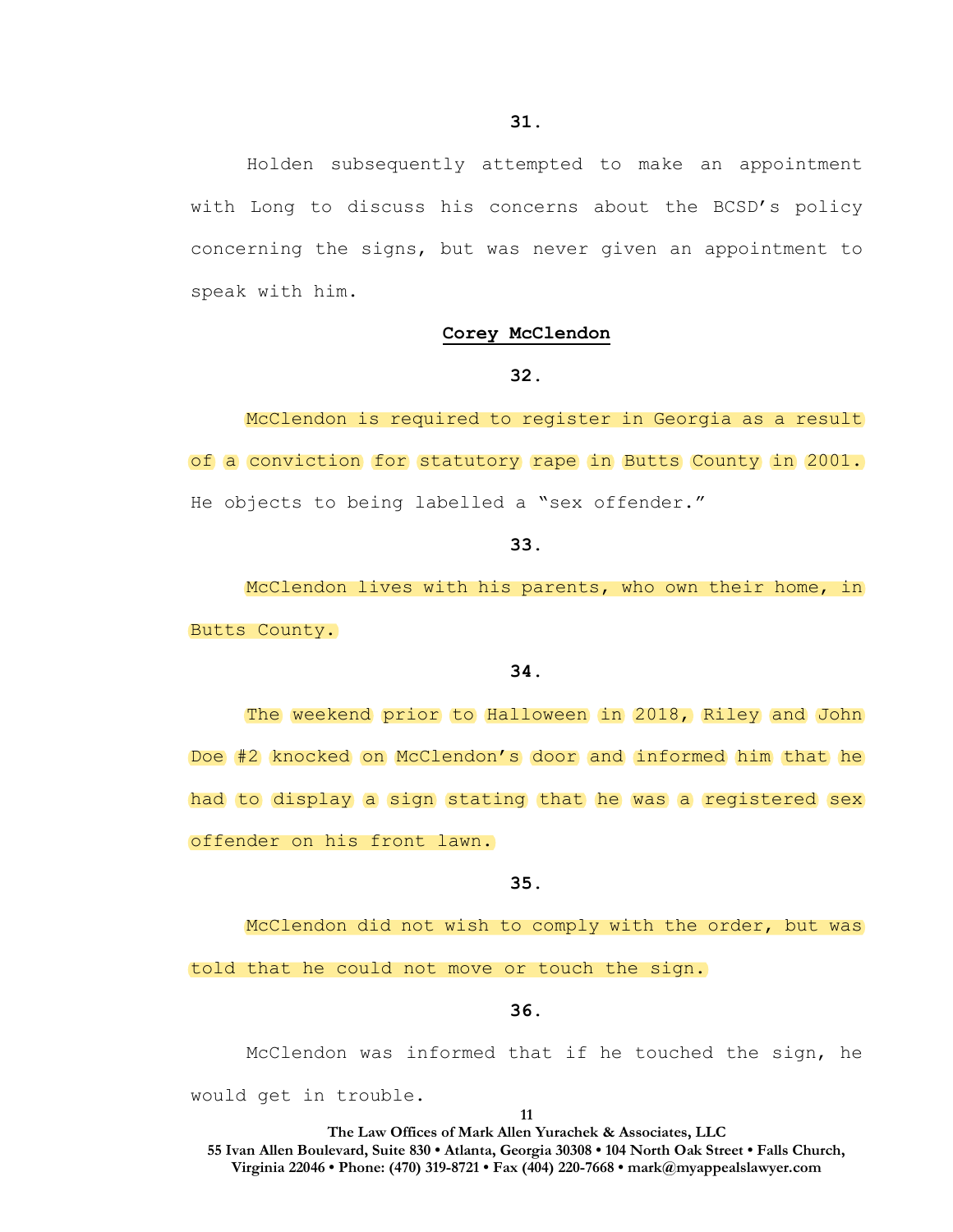Riley and Doe #2 placed the sign in McClendon's lawn and then picked it up on either November 1 or 2, 2018.

### **38.**

When the deputies came to his residence, McClendon objected to their presence and informed them that they were not authorized to put the sign in his lawn.

### **Respondents' Actions Harmed Petitioners**

### **39.**

Respondents' actions caused the BCSD to take and occupy Petitioners' property for the purpose of displaying and conveying signs, which they did not wish to display and which they had no legal obligation to display, without any compensation.

### **40.**

Respondents' actions harmed Petitioners by causing them injury including anxiety, embarrassment and humiliation.

#### **41.**

Respondents' actions caused Petitioners to experience fear, shame and emotional distress.

# **42.**

Respondents' actions harmed Petitioners by damaging their ability to trust law enforcement officers and persons in position of authority generally.

#### **12**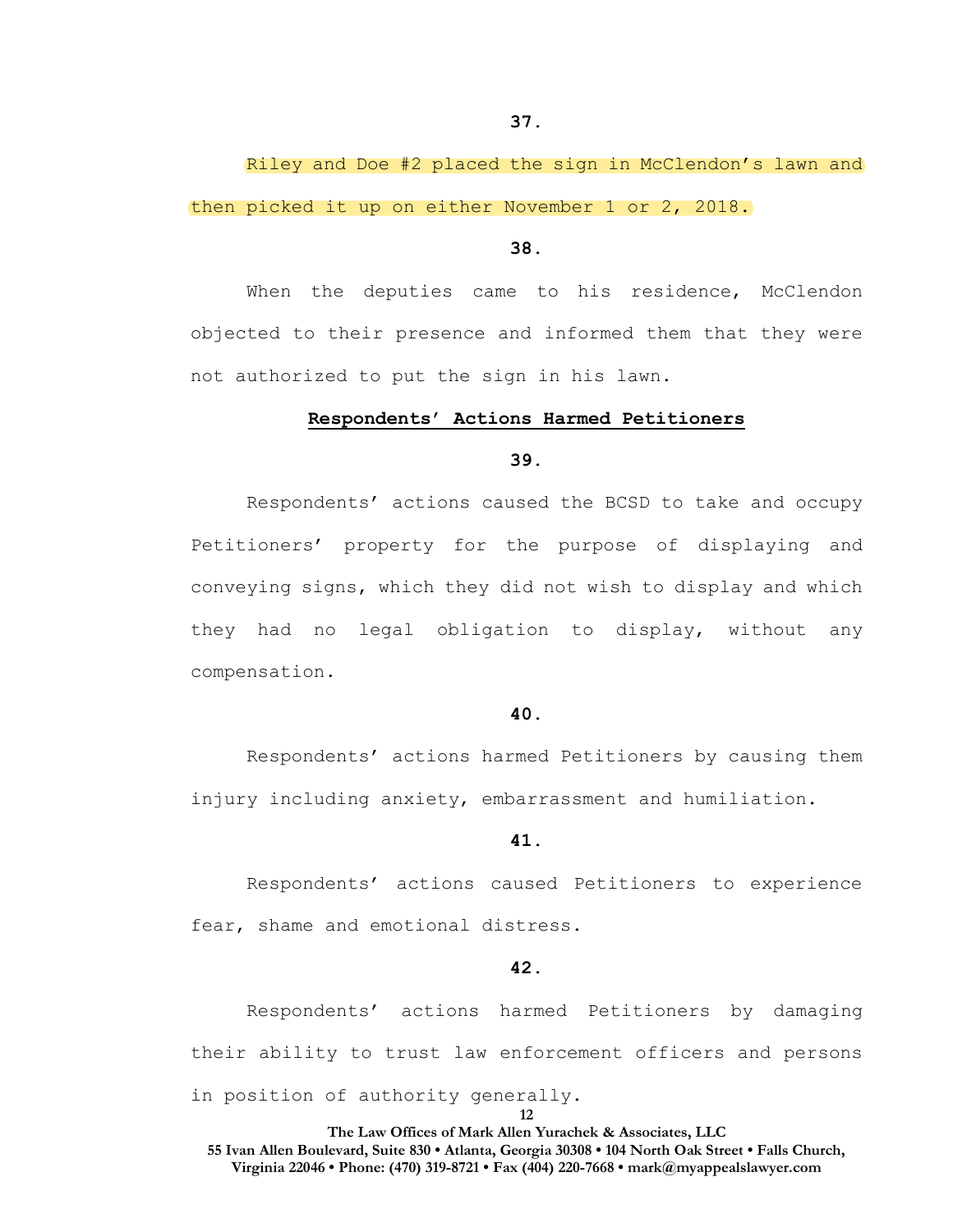# **Respondents' Actions Violated Clearly Established Law**

## **43.**

It is clearly established that law enforcement officers who intrude upon a citizen's property without consent or lawful authority have trespassed upon that citizen's property.

### **44.**

It is clearly established that, by physically occupying another's property without compensation, even if the invasion is temporary, government actors have implemented a taking within the contemplation of the Fifth and Fourteenth Amendments.

### **45.**

It is clearly established that a citizen may not be coerced to speak or endorse ideas that they find objectionable.

## **46.**

Respondents intruded upon Petitioners' property without consent for the purpose of placing signs stating that Petitioners were registered sex offenders on their property.

# **47.**

Respondents had no legal authority either to place such signs on Petitioners' property, or to compel Petitioners to do the same.

**13**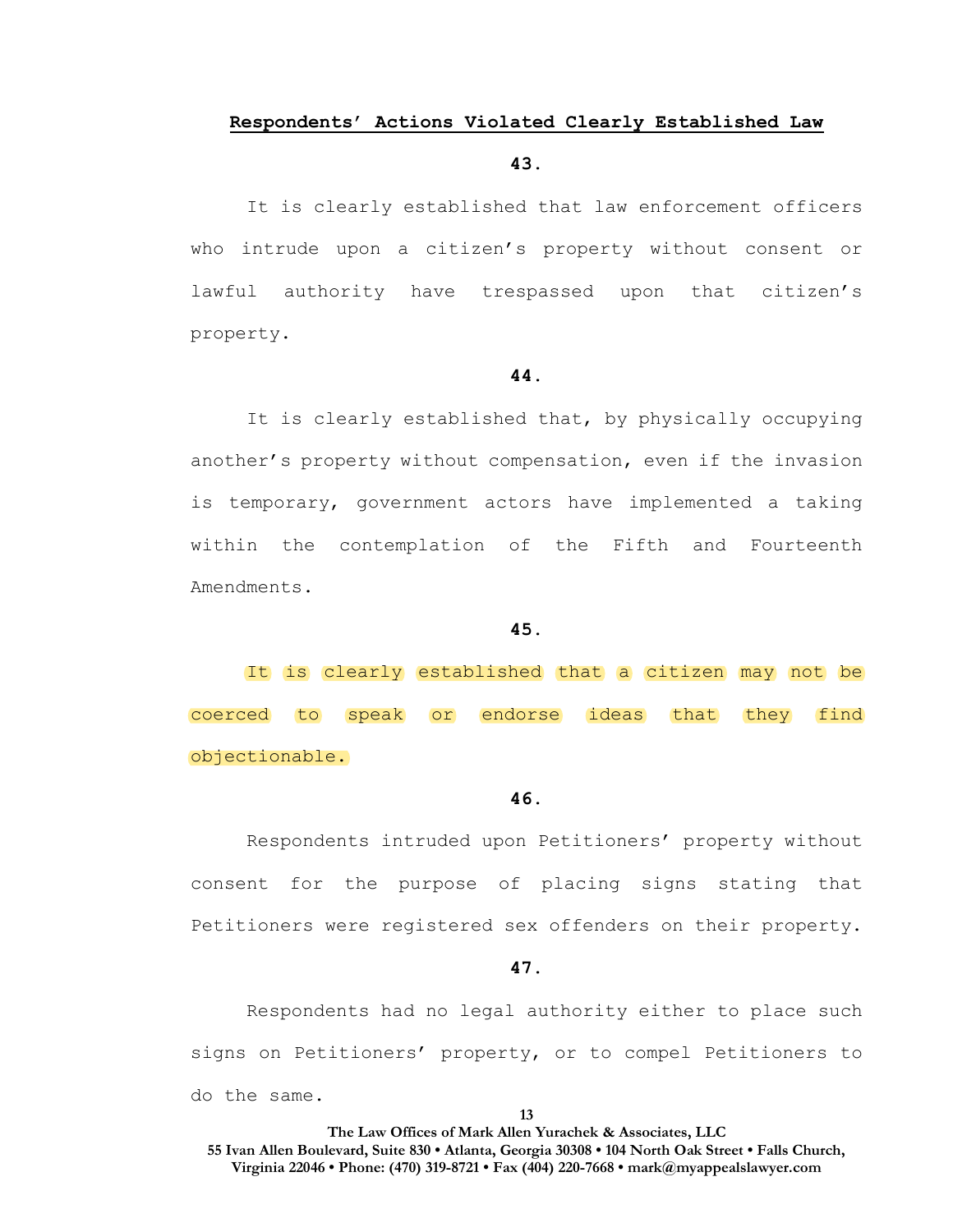By placing the signs on Petitioners' lawns, Respondents, on behalf of the government, temporarily physically occupied Petitioners' property without any compensation.

## **49.**

By compelling Petitioners to display signs that stated that they were registered sex offenders under threat of arrest, Respondents compelled Petitioners to endorse speech which they found objectionable.

#### **Claims for Relief**

### *Count 1*

#### *Violation of The First Amendment: Compelled Speech*

#### **50.**

Petitioners adopt and reassert paragraphs 1-49, *supra*, as if stated *verbatim* herein.

### **51.**

O.C.G.A. §42-1-12, et seq. defines the obligations for registrants subject to it.

### **52.**

O.C.G.A. §42-1-12, et seq. defines the authority of government officials tasked with enforcing it.

**14**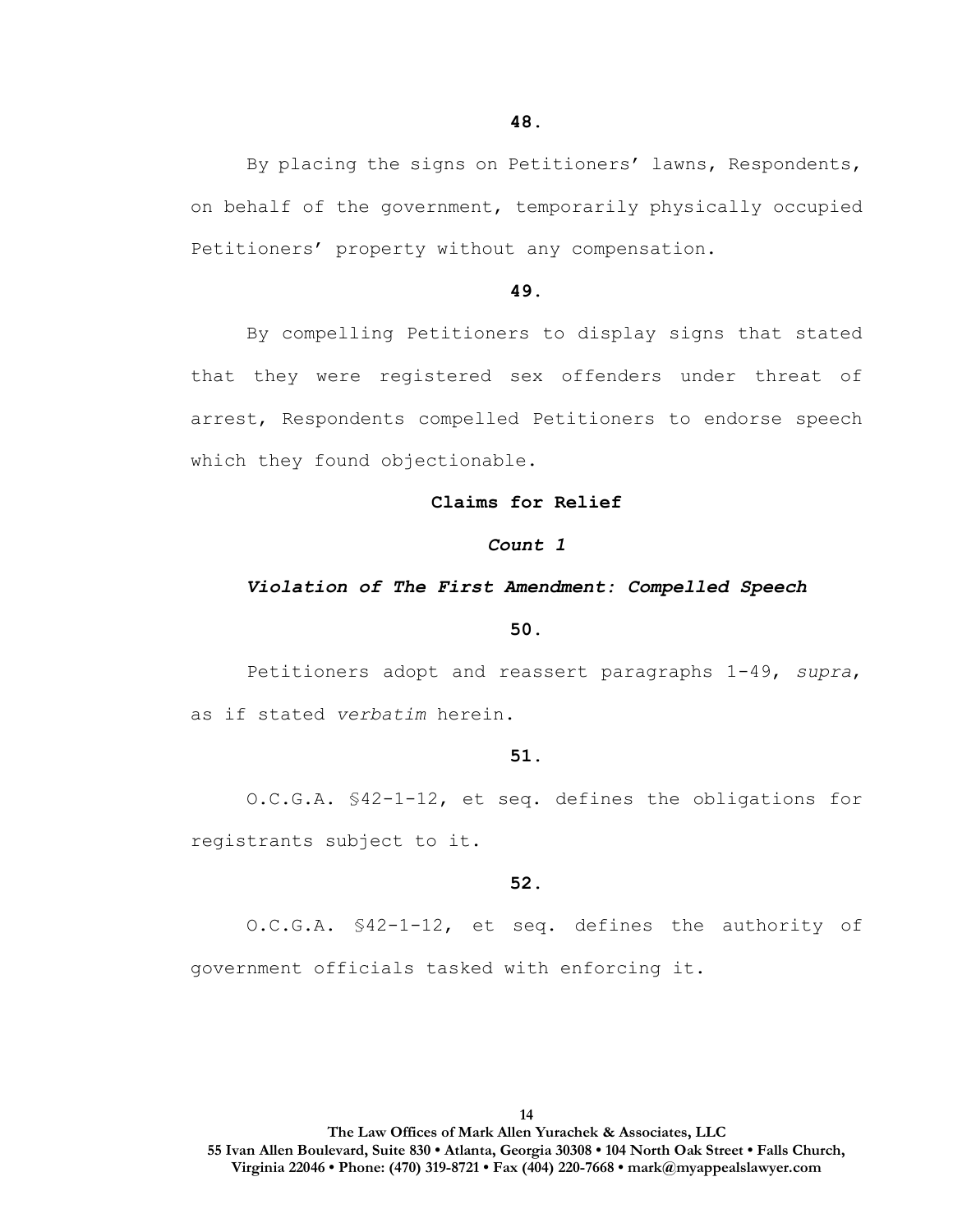O.C.G.A. §42-1-12 does not ever require registrants to place signs or other materials at their residence stating that they are registered sex offenders.

### **54.**

O.C.G.A. §42-1-12 does not authorize county sheriffs to compel registrants to place signs or other materials at their residence stating that they are registered sex offenders.

#### **55.**

Respondents' Halloween policy compels Petitioners, in addition to their obligations under O.C.G.A. §42-1-12, et seq., involuntarily to declare and publicize to their neighbors, community members and passers-by that they are registered sex offenders.

### **56.**

Respondents' actions thus violate Petitioners' right to be free from compelled speech as secured by the First and Fourteenth Amendments to the United States Constitution.

### **57.**

Respondents' compelled speech requirement is not narrowly tailored to a compelling government interest.

#### **58.**

Absent injunctive or declaratory relief against this requirement, Petitioners will continue to be harmed.

**15**

#### **The Law Offices of Mark Allen Yurachek & Associates, LLC 55 Ivan Allen Boulevard, Suite 830 • Atlanta, Georgia 30308 • 104 North Oak Street • Falls Church,**

**Virginia 22046 • Phone: (470) 319-8721 • Fax (404) 220-7668 • mark@myappealslawyer.com**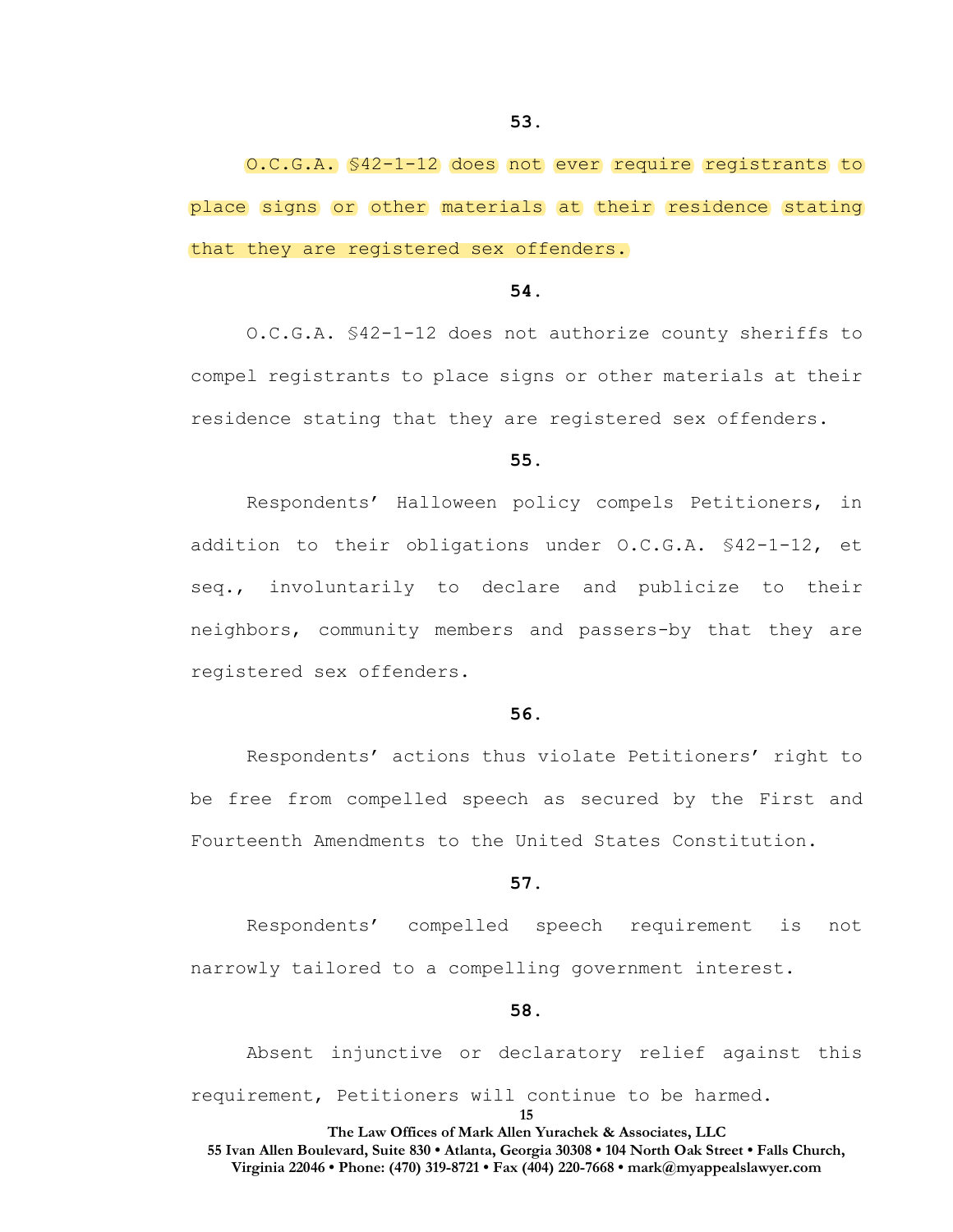Respondents are liable if they have violated Petitioners' rights in any one of the ways enumerated.

### **60.**

The actions by the Respondents set forth, *supra*, violate Petitioners' rights under 42 U.S.C. §1983.

### *Count 2*

#### *State Law: Trespass*

### **61.**

Petitioners adopt and reassert paragraphs 1-60, *supra*, as if stated *verbatim* herein.

### **62.**

Respondents wrongfully interfered with Petitioners' right of exclusive use and benefit of their property by entering said property without authority in violation of O.C.G.A. §51-9-1.

### **63.**

Respondents intentionally entered upon Petitioners' property without lawful authority for the purpose of displaying signs stating that Petitioners were registered sex offenders.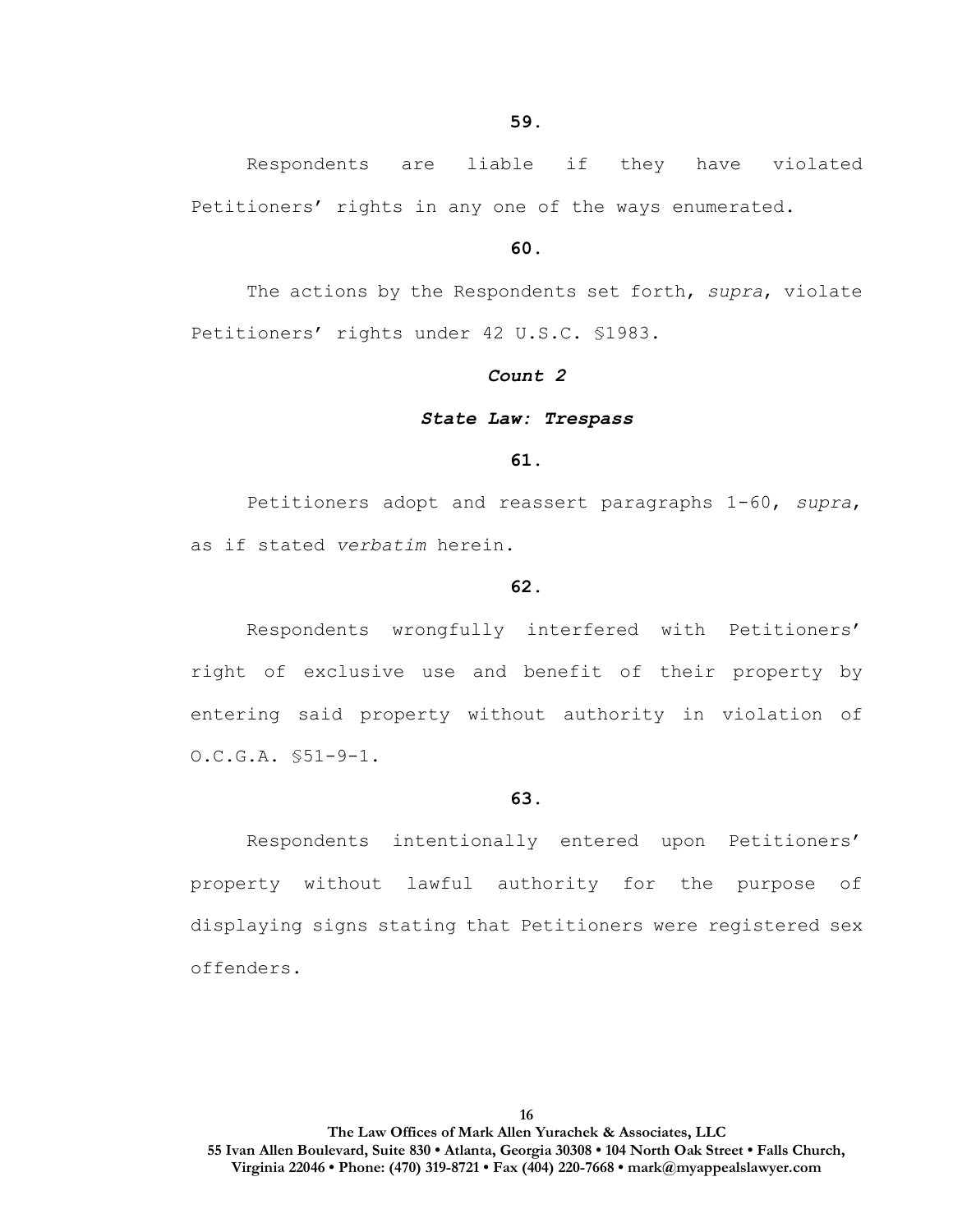Respondents' forcible entry and trespass onto Petitioners' property caused damage or disfigurement to Petitioners' property.

### **65.**

Petitioners did not grant authority to Respondents or their agents at any time to interfere with Petitioners' personalty and realty.

### **66.**

Respondents placed signs or required placement of signs on Petitioners' property without authority from Petitioners.

#### **67.**

After Petitioners and/or their agents informed Respondents that they were not permitted to enter their property, Respondents subsequently entered the property to collect the signs.

### **68.**

The actions by the Respondents set forth, *supra*, violate Petitioners' rights under 42 U.S.C. §1983.

# *Count 3*

#### *Violation of the Fifth Amendment: Unlawful Taking*

#### **69.**

Petitioners adopt and reassert paragraphs 1-68, *supra*, as if stated *verbatim* herein.

**17**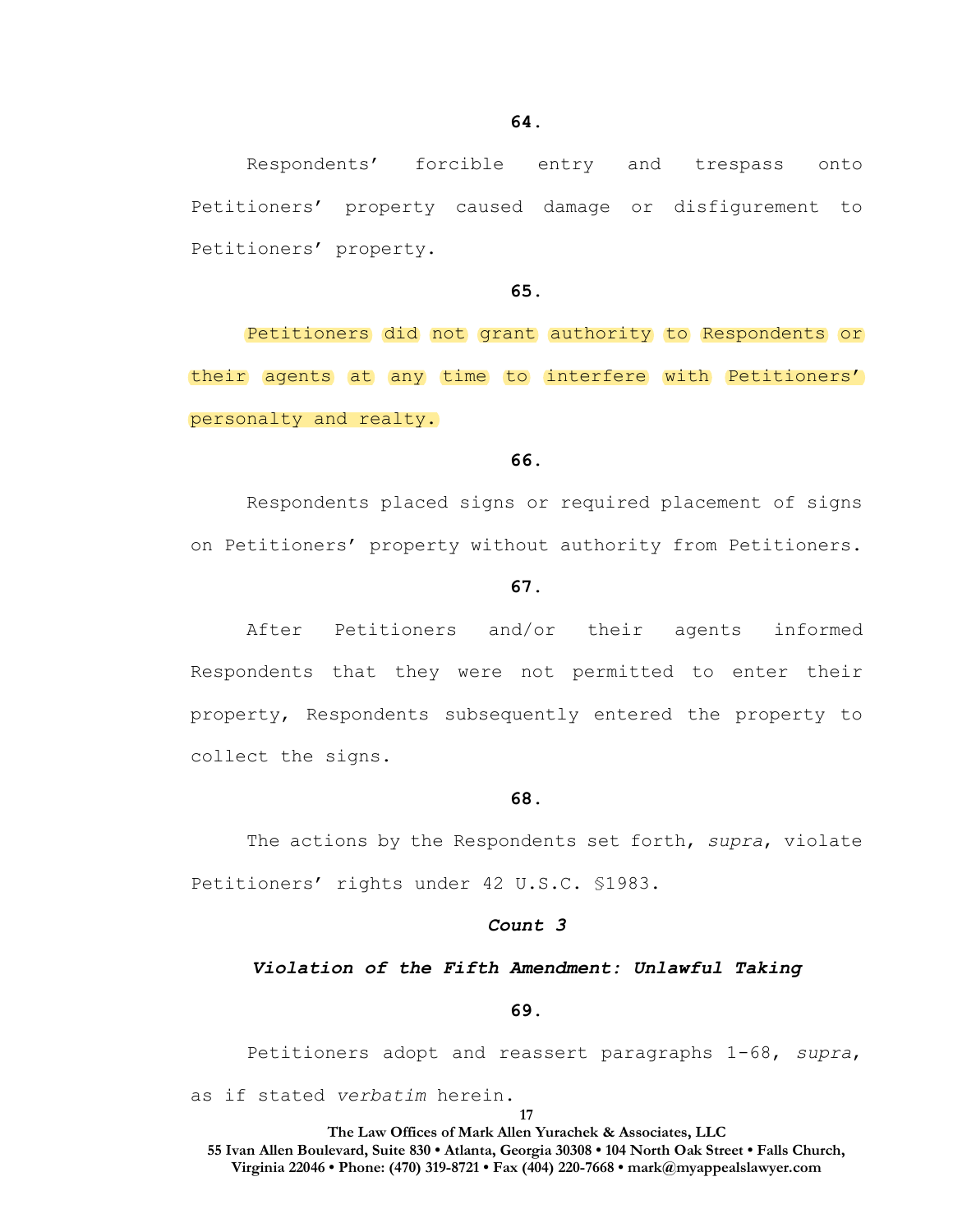Respondents' actions appropriated Petitioners' property for the purpose of placing signage on their lawn without their permission.

### **71.**

If Respondents' actions were not *ultra vires*, then they took temporary Petitioners' property interest temporarily for an alleged public purpose.

### **72.**

Respondents' actions constitute a taking without just compensation of Petitioners' real property under the Fifth Amendment through the Fourteenth Amendment of the United States Constitution and Art. I, §3, ¶I(a) of the Georgia Constitution.

### **73.**

Petitioners are damaged by Respondents' actions in the decrease of fair market value and by Respondents' taking.

#### **74.**

The actions by the Respondents set forth, *supra*, violate Petitioners' rights under 42 U.S.C. §1983.

**WHEREFORE**, Petitioners respectfully requests that this Honorable Court:

• **HOLD** a trial by jury on all issues so triable;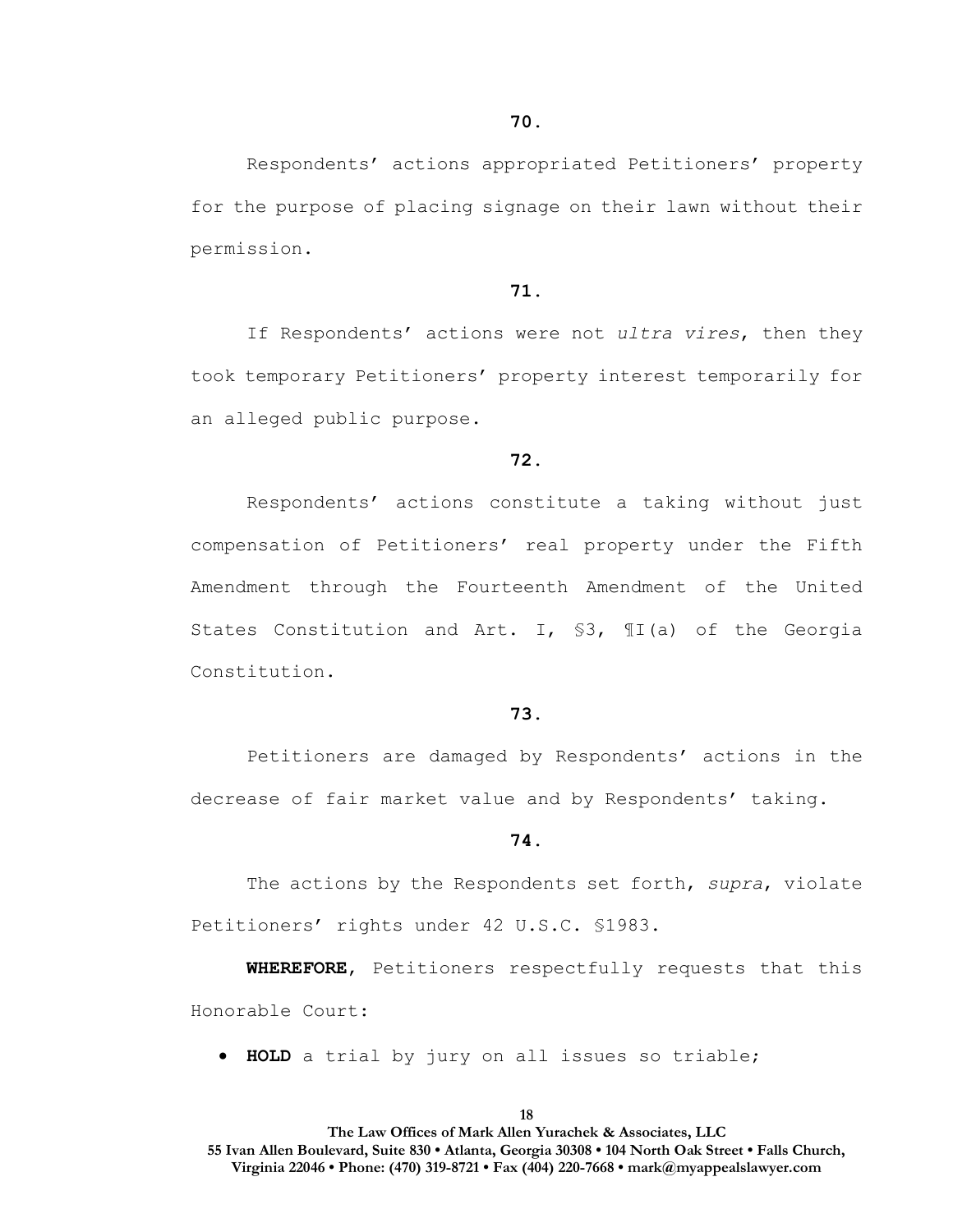- **AWARD** damages, declaratory and injunctive relief as set out herein;
- **GRANT** a preliminary and permanent injunction against Respondents in their official capacities enjoining Respondents, their officials, agents, employees, assigns and all persons acting in concert or participating with them from implementing or enforcing the Butts County Sheriff's Department's policy of trespassing upon sex offenders' residences for the purposes of compelling them to display signs stating that they are registered sex offenders;
- **DECLARE** that Respondents' policy and practice of coming onto the property of Petitioners and those similarly situated without permission to display signs announcing their sex offender status is unlawful and invalid;
- **AWARD** Petitioners damages against Respondents in their individual capacities for compensatory and economic harm, emotional distress, costs of suit and reasonable attorneys' fees and expenses pursuant to 42 U.S.C. §1988 and any other applicable law;
- **GRANT** such other and further relief as this Court may deem just and appropriate.

This 6 day of October, 2019.

Respectfully Submitted, YURACHEK & ASSOCIATES, LLC

//s// Mark Yurachek

Mark Yurachek Georgia Bar No. 78359955 Ivan Allen Jr. Boulevard Suite 830 Atlanta, Georgia 30308 (470) 319-8721 mark@myappealslawyer.com

**19**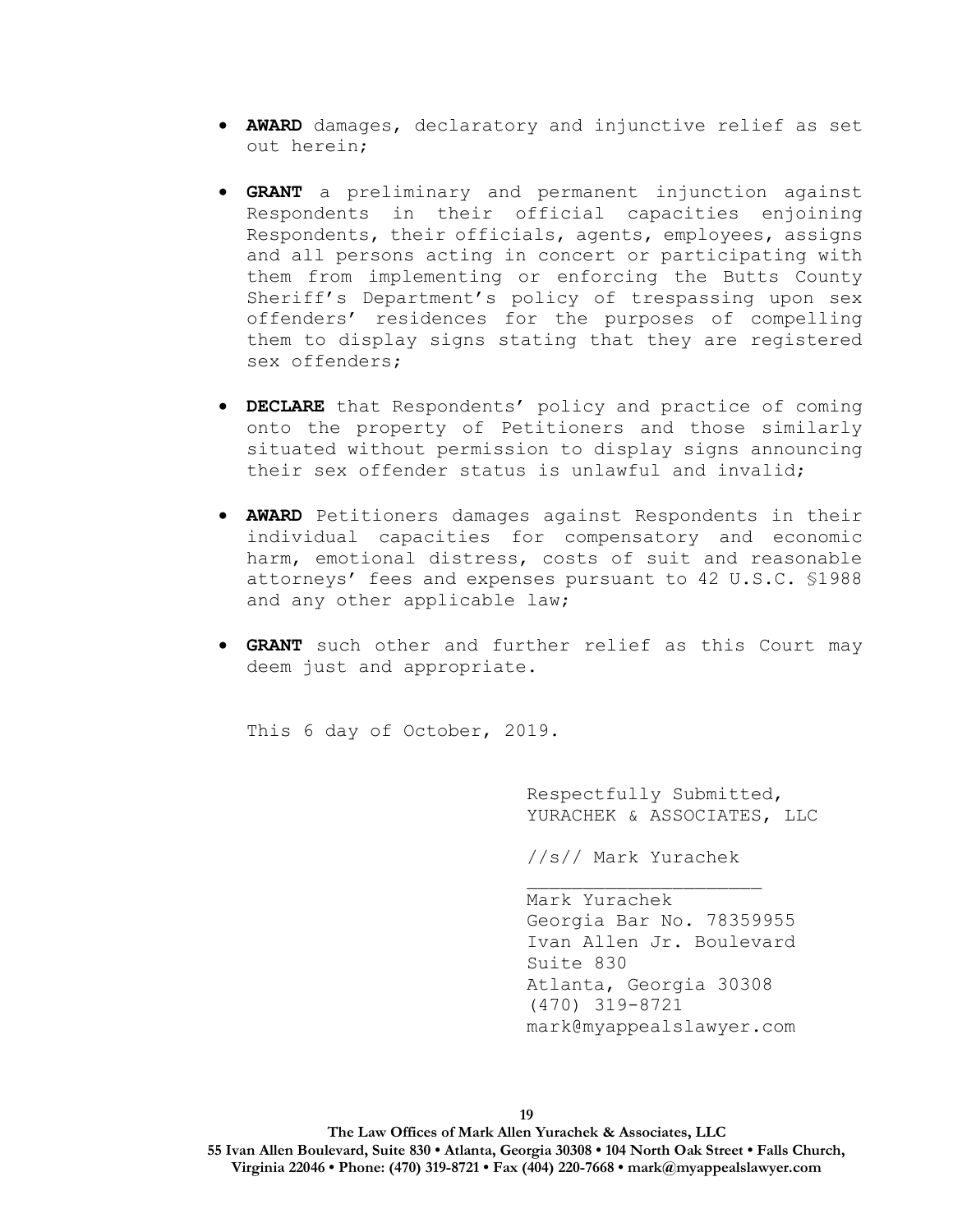HORSLEY BEGNAUD, LLC

/s/ Mark Begnaud

Mark Begnaud Ga. Bar No. 217641 750 Hammond Drive Building 12, Suite 300 Atlanta, Georgia 30328 (770) 765-5559 (404) 602-0018(fax) mbegnaud@gacivilrights.com

Attorneys for Petitioners